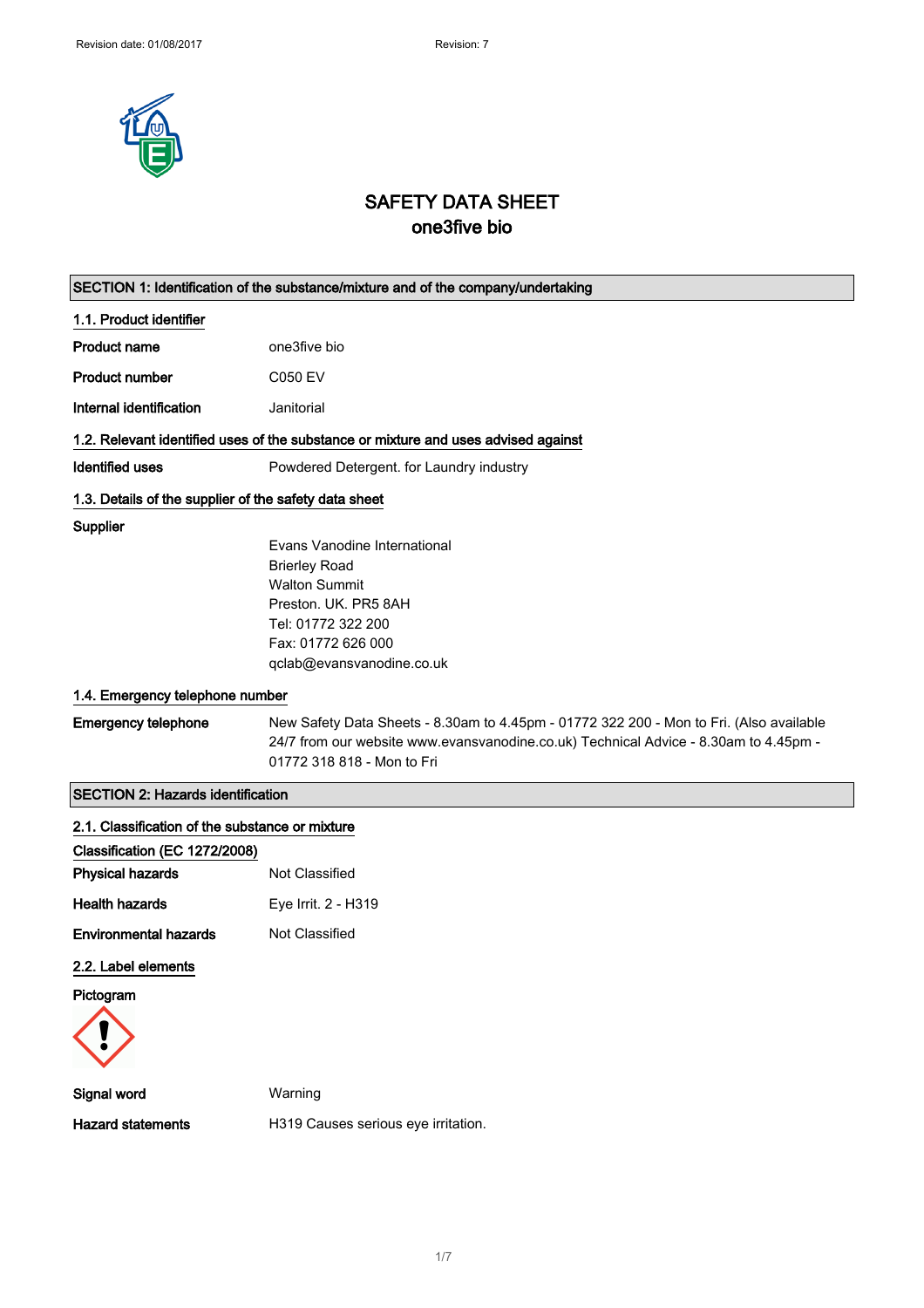| P102 Keep out of reach of children.                                                |
|------------------------------------------------------------------------------------|
| P101 If medical advice is needed, have product container or label at hand.         |
| P264 Wash hands thoroughly after handling.                                         |
| P302+P352 IF ON SKIN: Wash with plenty of water.                                   |
| P305+P351+P338 IF IN EYES: Rinse cautiously with water for several minutes. Remove |
| contact lenses, if present and easy to do. Continue rinsing.                       |
| P337+P313 If eye irritation persists: Get medical advice/attention.                |
|                                                                                    |

## 2.3. Other hazards

This product does not contain any substances classified as PBT or vPvB.

| SECTION 3: Composition/information on ingredients                                           |                                                                                              |          |
|---------------------------------------------------------------------------------------------|----------------------------------------------------------------------------------------------|----------|
| 3.2. Mixtures                                                                               |                                                                                              |          |
| <b>SODIUM CARBONATE</b>                                                                     |                                                                                              | 15-20%   |
| CAS number: 497-19-8                                                                        | EC number: 207-838-8                                                                         |          |
| Classification<br>Eye Irrit. 2 - H319                                                       |                                                                                              |          |
| <b>SODIUM PERCARBONATE</b>                                                                  |                                                                                              | 5-10%    |
| CAS number: 15630-89-4                                                                      | EC number: 239-707-6                                                                         |          |
| Classification<br>Ox. Sol. 3 - H272<br>Acute Tox. 4 - H302<br>Eye Dam. 1 - H318             |                                                                                              |          |
| ALKYL BENZENE SULPHONIC ACID, Na-SALT                                                       |                                                                                              | $3 - 5%$ |
| CAS number: 85117-50-6                                                                      | EC number: 285-600-2                                                                         |          |
| Classification<br>Acute Tox. 4 - H302<br>Skin Irrit. 2 - H315<br>Eye Dam. 1 - H318          |                                                                                              |          |
| C12-15 ALCOHOL ETHOXYLATE (7EO)                                                             |                                                                                              | $1 - 3%$ |
| CAS number: 68131-39-5                                                                      |                                                                                              |          |
| M factor (Acute) = $1$                                                                      |                                                                                              |          |
| Classification<br><b>Acute Tox. 4 - H302</b><br>Eye Dam. 1 - H318<br>Aquatic Acute 1 - H400 |                                                                                              |          |
|                                                                                             | The Full Text for all R-Phrases and Hazard Statements are Displayed in Section 16.           |          |
| <b>Composition comments</b>                                                                 | Classification is by Read-Across from similar formulations for which test data is available. |          |

# SECTION 4: First aid measures

4.1. Description of first aid measures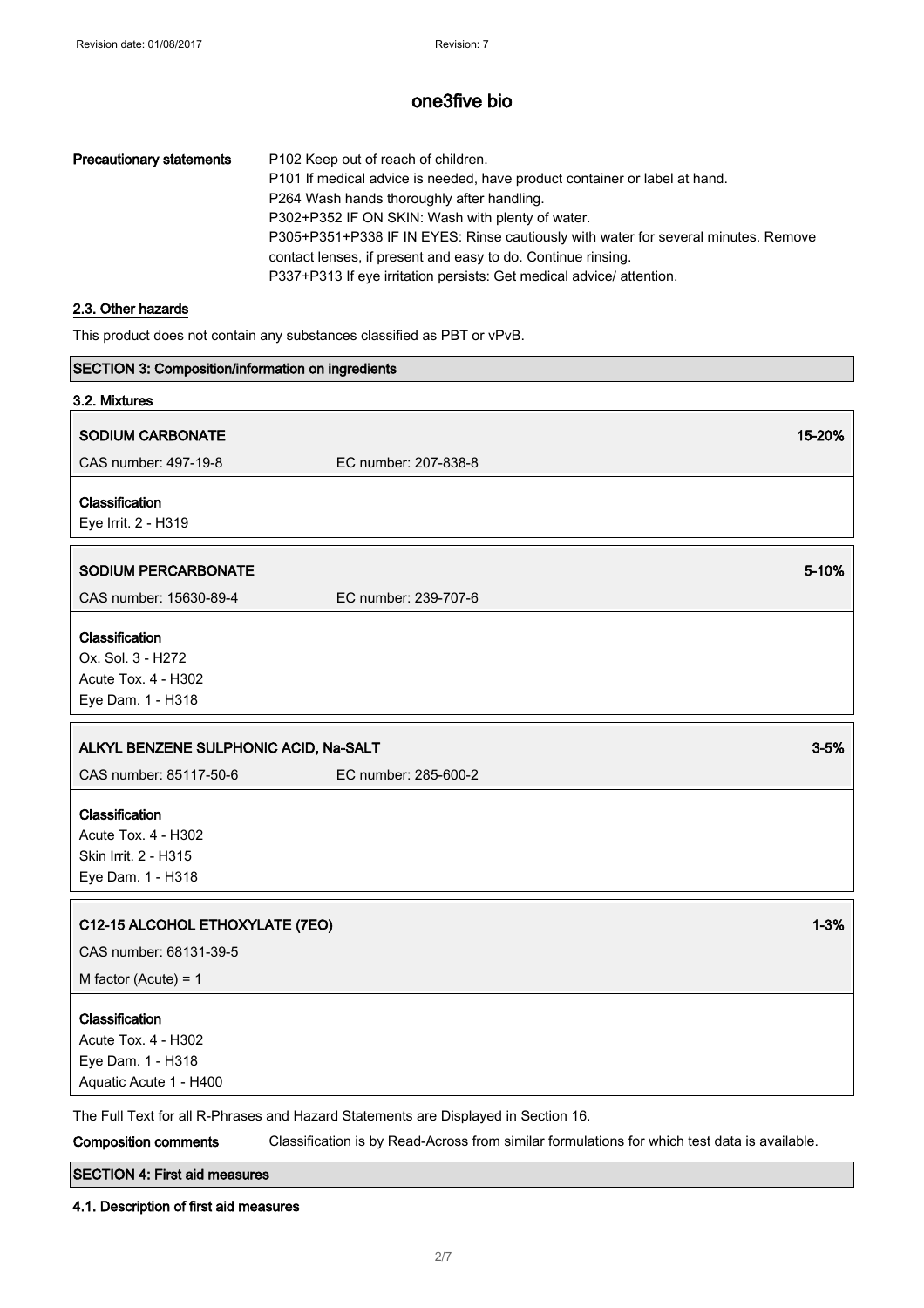| Inhalation                                                 | Move affected person to fresh air at once. Get medical attention if any discomfort continues.                                                                                                                                         |
|------------------------------------------------------------|---------------------------------------------------------------------------------------------------------------------------------------------------------------------------------------------------------------------------------------|
| Ingestion                                                  | Do not induce vomiting. Give plenty of water to drink. Get medical attention if any discomfort<br>continues.                                                                                                                          |
| <b>Skin contact</b>                                        | Wash with plenty of water.                                                                                                                                                                                                            |
| Eye contact                                                | Rinse immediately with plenty of water. Remove any contact lenses and open eyelids wide<br>apart. Continue to rinse for at least 15 minutes. Get medical attention if any discomfort<br>continues.                                    |
|                                                            | 4.2. Most important symptoms and effects, both acute and delayed                                                                                                                                                                      |
| <b>General information</b>                                 | The severity of the symptoms described will vary dependent on the concentration and the<br>length of exposure.                                                                                                                        |
| <b>Inhalation</b>                                          | No specific symptoms known.                                                                                                                                                                                                           |
| Ingestion                                                  | No specific symptoms known. But - May cause discomfort if swallowed.                                                                                                                                                                  |
| Skin contact                                               | No specific symptoms known. But prolonged or excessively repeated skin contact could lead<br>to removal of natural oils from skin.                                                                                                    |
| Eye contact                                                | May cause temporary eye irritation. Prolonged contact may cause redness and/or tearing.                                                                                                                                               |
|                                                            | 4.3. Indication of any immediate medical attention and special treatment needed                                                                                                                                                       |
| Notes for the doctor                                       | Treat symptomatically.                                                                                                                                                                                                                |
| <b>SECTION 5: Firefighting measures</b>                    |                                                                                                                                                                                                                                       |
| 5.1. Extinguishing media                                   |                                                                                                                                                                                                                                       |
| Suitable extinguishing media                               | The product is not flammable. Use fire-extinguishing media suitable for the surrounding fire.                                                                                                                                         |
| 5.2. Special hazards arising from the substance or mixture |                                                                                                                                                                                                                                       |
| Specific hazards                                           | Thermal decomposition or combustion products may include the following substances:<br>Irritating gases or vapours.                                                                                                                    |
| 5.3. Advice for firefighters                               |                                                                                                                                                                                                                                       |
| Special protective equipment<br>for firefighters           | Wear positive-pressure self-contained breathing apparatus (SCBA) and appropriate protective<br>clothing.                                                                                                                              |
| <b>SECTION 6: Accidental release measures</b>              |                                                                                                                                                                                                                                       |
|                                                            | 6.1. Personal precautions, protective equipment and emergency procedures                                                                                                                                                              |
| <b>Personal precautions</b>                                | Avoid contact with eyes. Avoid inhalation of dust. For personal protection, see Section 8.                                                                                                                                            |
| 6.2. Environmental precautions                             |                                                                                                                                                                                                                                       |
| <b>Environmental precautions</b>                           | Spillages or uncontrolled discharges into watercourses must be reported immediately to the<br>Environmental Agency or other appropriate regulatory body.                                                                              |
| 6.3. Methods and material for containment and cleaning up  |                                                                                                                                                                                                                                       |
| Methods for cleaning up                                    | Small Spillages: Flush away spillage with plenty of water. Large Spillages: Collect powder<br>using special dust vacuum cleaner with particle filter or carefully sweep into suitable waste<br>disposal containers and seal securely. |
| 6.4. Reference to other sections                           |                                                                                                                                                                                                                                       |
| Reference to other sections                                | For personal protection, see Section 8.                                                                                                                                                                                               |
| <b>SECTION 7: Handling and storage</b>                     |                                                                                                                                                                                                                                       |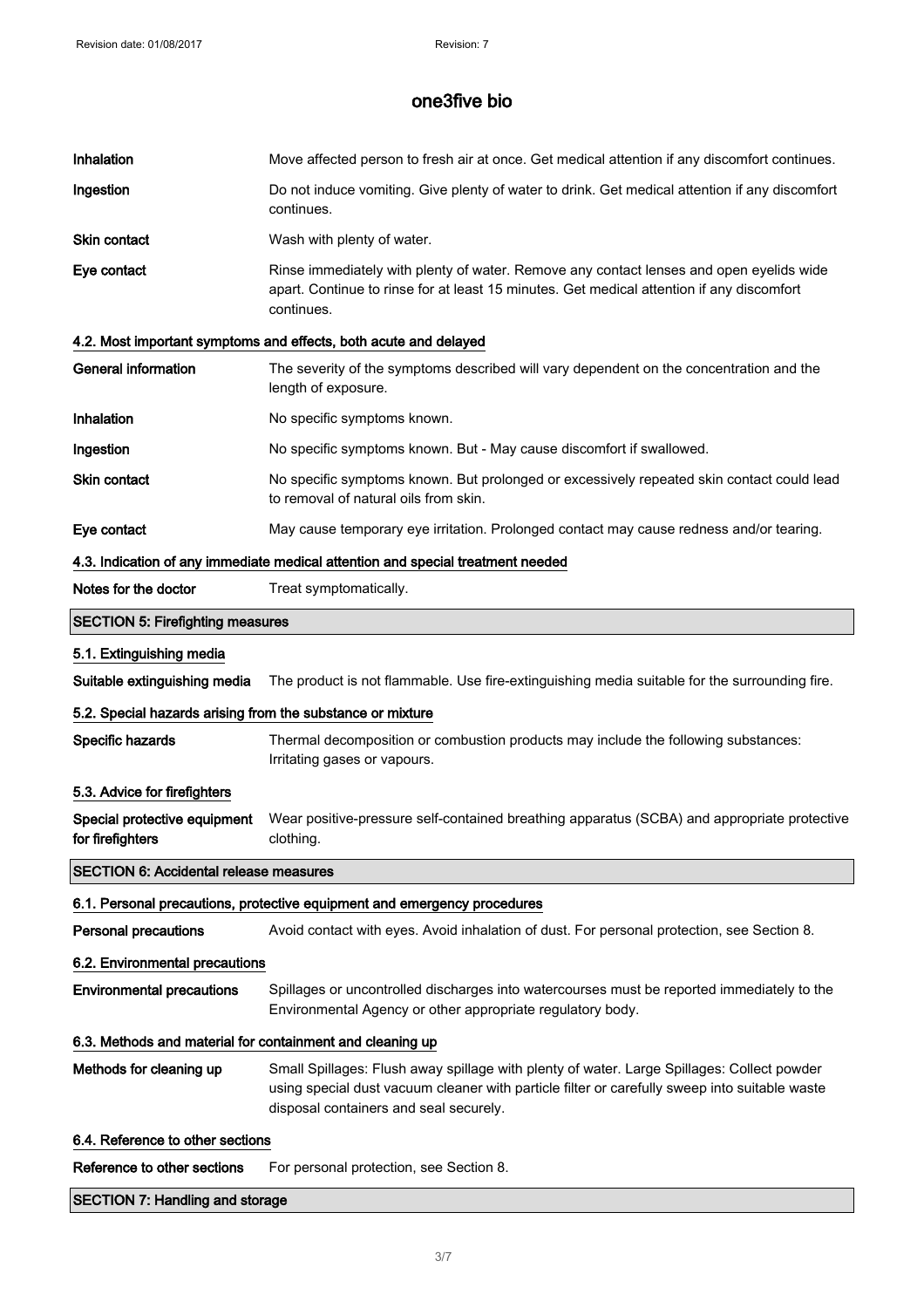| 7.1. Precautions for safe handling                                                               |                                                                                                                              |
|--------------------------------------------------------------------------------------------------|------------------------------------------------------------------------------------------------------------------------------|
| <b>Usage precautions</b>                                                                         | Avoid contact with eyes. Avoid inhalation of dust.                                                                           |
|                                                                                                  | 7.2. Conditions for safe storage, including any incompatibilities                                                            |
| <b>Storage precautions</b>                                                                       | Store in tightly-closed, original container in a dry, cool and well-ventilated place.                                        |
| 7.3. Specific end use(s)                                                                         |                                                                                                                              |
| Specific end use(s)                                                                              | The identified uses for this product are detailed in Section 1.2.                                                            |
| <b>Usage description</b>                                                                         | See Product Information Sheet & Label for detailed use of this product.                                                      |
| <b>SECTION 8: Exposure Controls/personal protection</b>                                          |                                                                                                                              |
| 8.1. Control parameters<br>Occupational exposure limits<br><b>SODIUM CARBONATE</b>               |                                                                                                                              |
| Long-term exposure limit (8-hour TWA): WEL 5 mg/m <sup>3</sup><br>WEL = Workplace Exposure Limit |                                                                                                                              |
| 8.2. Exposure controls                                                                           |                                                                                                                              |
| Appropriate engineering<br>controls                                                              | Use mechanical ventilation if there is a risk of handling causing formation of airborne dust.                                |
| Eye/face protection                                                                              | No specific eye protection required during normal use.                                                                       |
| Hand protection                                                                                  | No specific hand protection noted, but protection for the skin is advisable to prevent removal<br>of natural oils from skin. |
| Other skin and body<br>protection                                                                | None required.                                                                                                               |
| <b>Respiratory protection</b>                                                                    | Respiratory protection not required.                                                                                         |
| <b>SECTION 9: Physical and Chemical Properties</b>                                               |                                                                                                                              |
| 9.1. Information on basic physical and chemical properties                                       |                                                                                                                              |
| Appearance                                                                                       | Powder.                                                                                                                      |
| Colour                                                                                           | White. with Blue. speckles                                                                                                   |
| Odour                                                                                            | Perfume.                                                                                                                     |
| pH                                                                                               | pH (diluted solution): 10.3 - 10.7 @ 1%                                                                                      |
| <b>Melting point</b>                                                                             | Not applicable.                                                                                                              |
| Initial boiling point and range                                                                  | Not applicable.                                                                                                              |
| Flash point                                                                                      | Not applicable.                                                                                                              |
| <b>Relative density</b>                                                                          | Not applicable.                                                                                                              |
| Solubility(ies)                                                                                  | Soluble in water.                                                                                                            |
| 9.2. Other information                                                                           |                                                                                                                              |
| Other information                                                                                | None.                                                                                                                        |
| <b>SECTION 10: Stability and reactivity</b>                                                      |                                                                                                                              |

# 10.1. Reactivity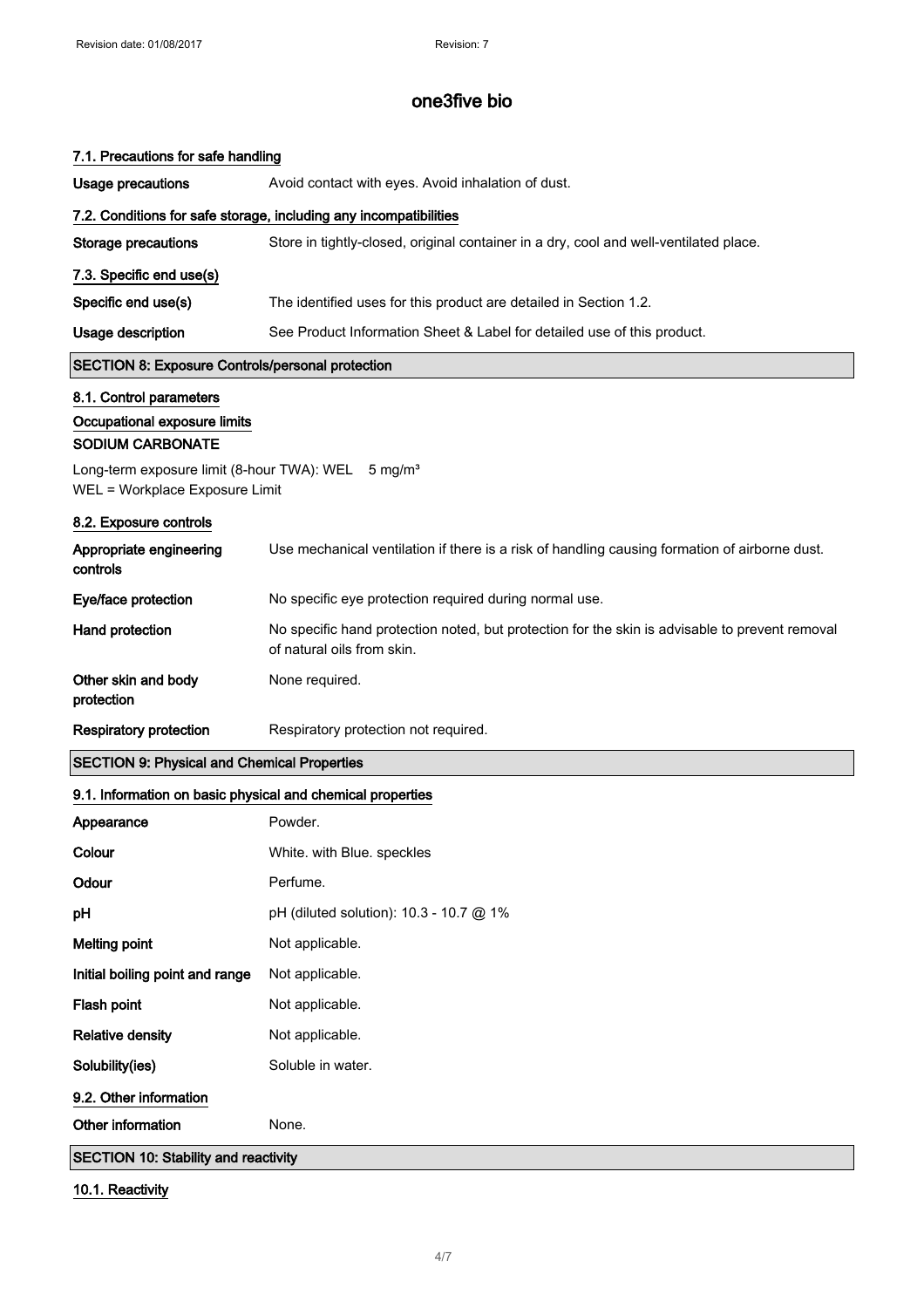| <b>Reactivity</b>                            | There are no known reactivity hazards associated with this product. The product will harden<br>into a solid mass in contact with water and moisture.                                                                                                                                     |
|----------------------------------------------|------------------------------------------------------------------------------------------------------------------------------------------------------------------------------------------------------------------------------------------------------------------------------------------|
| 10.2. Chemical stability                     |                                                                                                                                                                                                                                                                                          |
| <b>Stability</b>                             | No particular stability concerns.                                                                                                                                                                                                                                                        |
| 10.3. Possibility of hazardous reactions     |                                                                                                                                                                                                                                                                                          |
| Possibility of hazardous<br>reactions        | See sections 10.1, 10.4 & 10.5                                                                                                                                                                                                                                                           |
| 10.4. Conditions to avoid                    |                                                                                                                                                                                                                                                                                          |
| <b>Conditions to avoid</b>                   | There are no known conditions that are likely to result in a hazardous situation.                                                                                                                                                                                                        |
| 10.5. Incompatible materials                 |                                                                                                                                                                                                                                                                                          |
| <b>Materials to avoid</b>                    | Strong acids. Aluminium, Tin, Zinc and their alloys.                                                                                                                                                                                                                                     |
| 10.6. Hazardous decomposition products       |                                                                                                                                                                                                                                                                                          |
| Hazardous decomposition<br>products          | Not known.                                                                                                                                                                                                                                                                               |
| <b>SECTION 11: Toxicological information</b> |                                                                                                                                                                                                                                                                                          |
| 11.1. Information on toxicological effects   |                                                                                                                                                                                                                                                                                          |
| <b>Toxicological effects</b>                 | We have not carried out any animal testing for this product. Any ATE figures quoted below are<br>from Toxicity Classifications that have been carried out using ATE (Acute Toxicity Estimate)<br>Calculation Method using LD50 or ATE figures provided by the Raw Material Manufacturer. |
| Other health effects                         | Low oral toxicity, but ingestion may cause irritation of the gastro-intestinal tract.                                                                                                                                                                                                    |
| Acute toxicity - oral                        |                                                                                                                                                                                                                                                                                          |
| Notes (oral LD <sub>50</sub> )               | Based on available data the classification criteria are not met.                                                                                                                                                                                                                         |
| ATE oral (mg/kg)                             | 3,435.37059737                                                                                                                                                                                                                                                                           |
| <b>SECTION 12: Ecological Information</b>    |                                                                                                                                                                                                                                                                                          |
| Ecotoxicity                                  | Not regarded as dangerous for the environment.                                                                                                                                                                                                                                           |
| 12.1. Toxicity                               |                                                                                                                                                                                                                                                                                          |
| <b>Toxicity</b>                              | We have not carried out any Aquatic testing, therefore we have no Aquatic Toxicity Data<br>specifically for this product. The Aquatic Toxicity Data, where provided by the raw material<br>manufacturer for ingredients with aquatic toxicity, can be made available on request.         |
| 12.2. Persistence and degradability          |                                                                                                                                                                                                                                                                                          |
|                                              | Persistence and degradability This product, at use dilutions, is readily broken down in biological effluent treatment plants.                                                                                                                                                            |
| 12.3. Bioaccumulative potential              |                                                                                                                                                                                                                                                                                          |
| <b>Bioaccumulative potential</b>             | The product does not contain any substances expected to be bioaccumulating.                                                                                                                                                                                                              |
| 12.4. Mobility in soil                       |                                                                                                                                                                                                                                                                                          |
| <b>Mobility</b>                              | Not known.                                                                                                                                                                                                                                                                               |
| 12.5. Results of PBT and vPvB assessment     |                                                                                                                                                                                                                                                                                          |
| Results of PBT and vPvB<br>assessment        | This product does not contain any substances classified as PBT or vPvB.                                                                                                                                                                                                                  |
| 12.6. Other adverse effects                  |                                                                                                                                                                                                                                                                                          |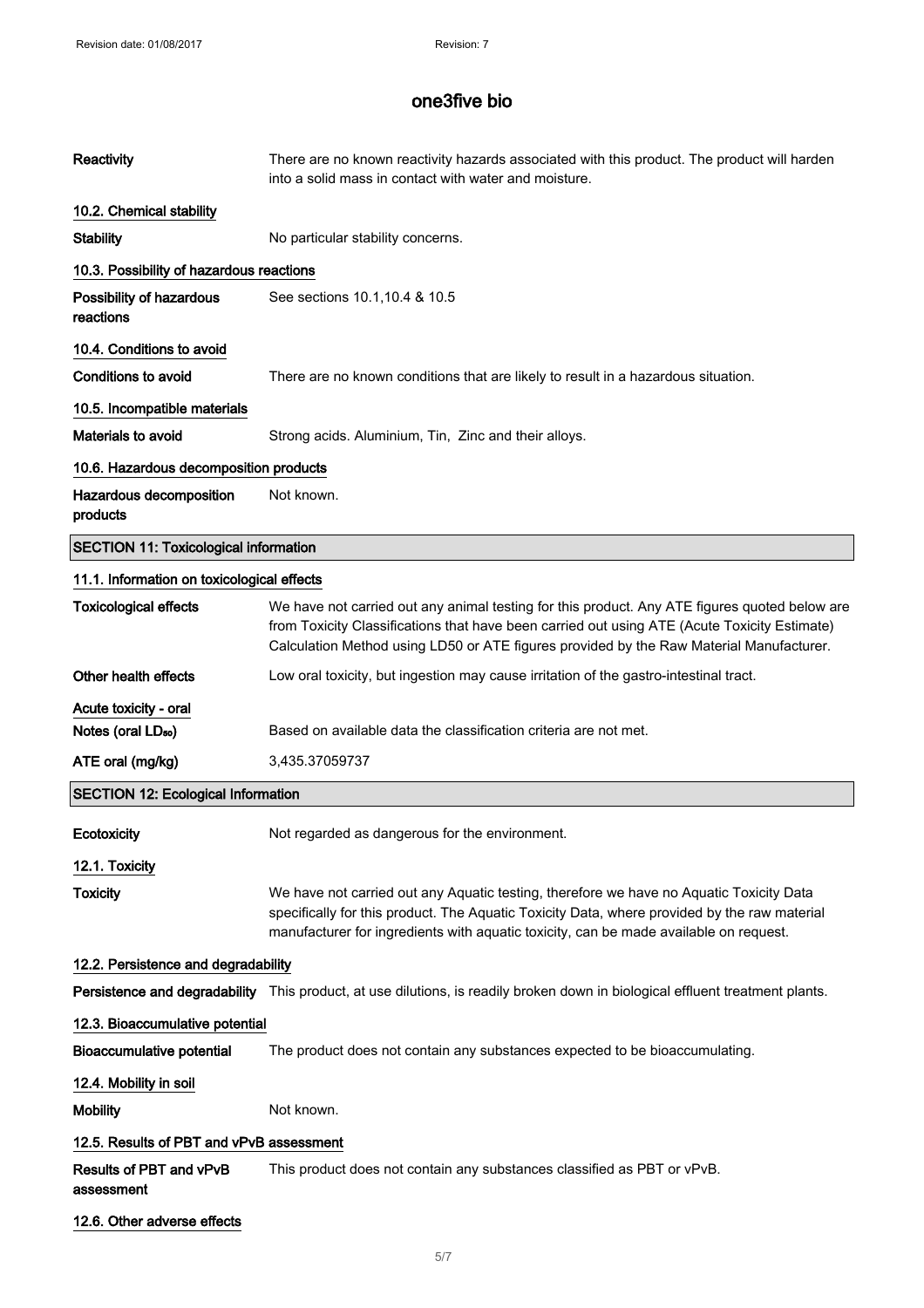## Other adverse effects Not known.

#### SECTION 13: Disposal considerations

### 13.1. Waste treatment methods

Disposal methods Discharge used solutions to drain. Small amounts (less than 5 Litres) of unwanted product may be flushed with water to sewer. Larger volumes must be sent for disposal by approved waste contractor. Consign empty container to normal waste.

#### SECTION 14: Transport information

General Mot classified for Transport.

#### 14.1. UN number

14.2. UN proper shipping name

## 14.3. Transport hazard class(es)

## 14.4. Packing group

## 14.5. Environmental hazards

14.6. Special precautions for user

### 14.7. Transport in bulk according to Annex II of MARPOL and the IBC Code

### SECTION 15: Regulatory information

### 15.1. Safety, health and environmental regulations/legislation specific for the substance or mixture

| EU legislation | Safety Data Sheet prepared in accordance with REACH Commission Regulation (EU) No        |
|----------------|------------------------------------------------------------------------------------------|
|                | 2015/830 (which amends Regulation (EC) No 453/2010 & 1907/2006).                         |
|                | The product is as classified under GHS/CLP- Regulation (EC) No 1272/2008 classification, |
|                | labelling & packaging of substances & mixtures.                                          |
|                | Ingredients are listed with classification under GHS/CLP - Regulation (EC) No 1272/2008  |
|                | classification, labelling & packaging of substances & mixtures.                          |

### 15.2. Chemical safety assessment

No chemical safety assessment has been carried out as not applicable as this product is a mixture.

## SECTION 16: Other information

| Abbreviations and acronyms<br>used in the safety data sheet | PBT: Persistent, Bioaccumulative and Toxic substance.<br>vPvB: Very Persistent and Very Bioaccumulative.<br>ATE: Acute Toxicity Estimate.<br>REACH: Registration, Evaluation, Authorisation and Restriction of Chemicals Regulation<br>(EC) No 1907/2006.<br>GHS: Globally Harmonized System. |
|-------------------------------------------------------------|-----------------------------------------------------------------------------------------------------------------------------------------------------------------------------------------------------------------------------------------------------------------------------------------------|
| <b>Classification abbreviations</b><br>and acronyms         | Acute Tox. = Acute toxicity<br>Eye Dam. = Serious eye damage<br>Eye Irrit. $=$ Eye irritation<br>Aquatic Acute = Hazardous to the aquatic environment (acute)<br>$Ox$ . Sol. = Oxidising solid<br>Skin Irrit. = Skin irritation                                                               |
| Key literature references and<br>sources for data           | Material Safety Data Sheet, Miscellaneous manufacturers. CLP Class - Table 3.1 List of<br>harmonised classification and labeling of hazardous substances. ECHA - C&L Inventory<br>database.                                                                                                   |